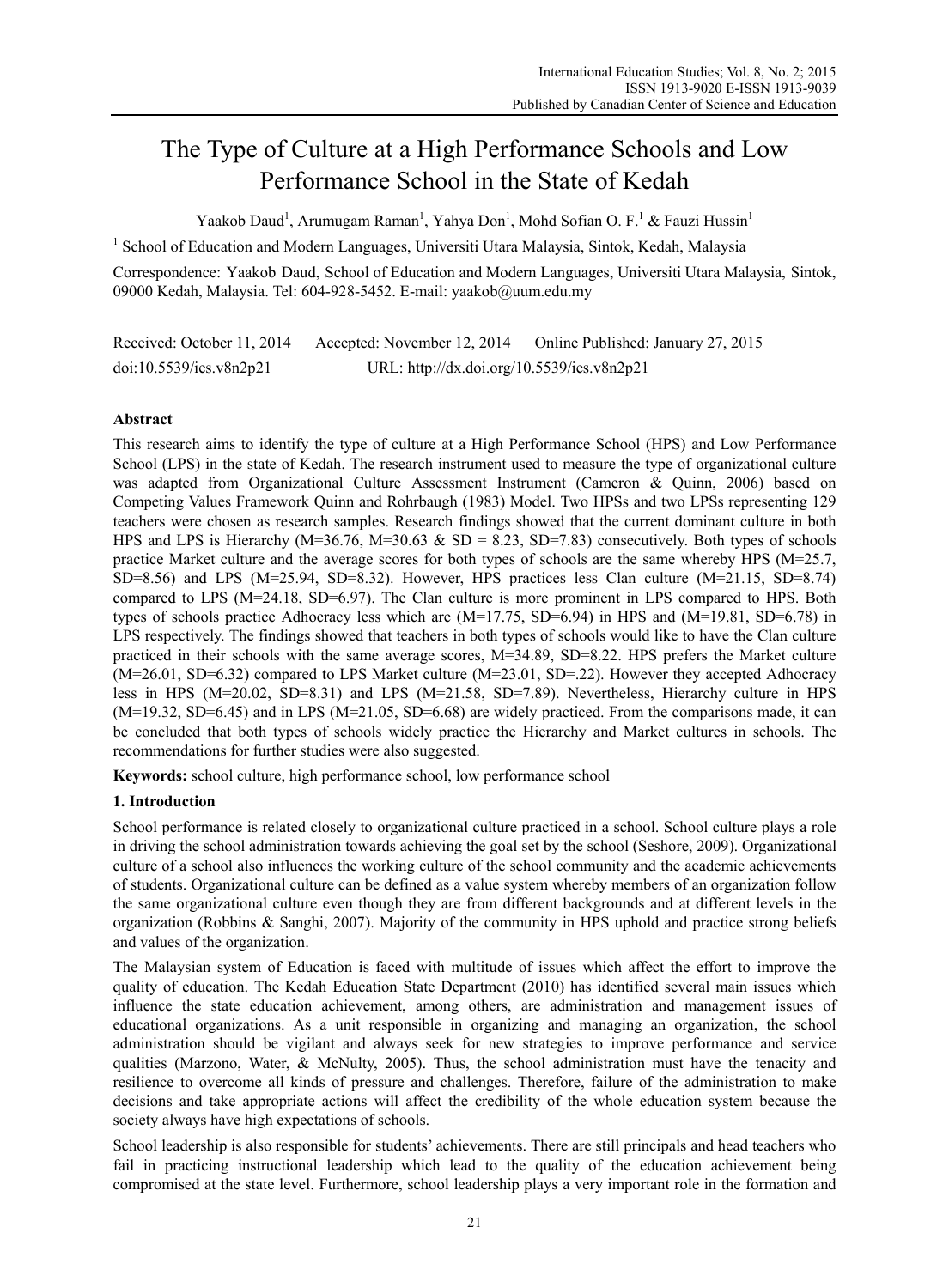maintaining positive organizational culture in schools. Practising positive school culture will contribute to healthy environment and hence improve school performance. Therefore, this research is geared towards studying organizational culture practices in HPS which is a model school and become a benchmark of high standard in order to compete at an international level.

## **2. Theoretical Framework**

Research in organizational cultural practices in primary level HPS and LPS in Kedah is developed based on Competing Value Framework Model (CVF) developed by Quinn and Rohrbaugh (1983). The conceptual framework was developed based on research objectives and questions. The instrument used in this research is Organizational Culture Assessment Instrument (OCAI) which was also developed by Cameron and Quinn (1999, 2006). There are four types of culture highlighted in this model which are Clan, Adhocracy, Market and Hierarchy. This research focused on 6 cultural dimensions, namely main features, organizational leadership, employee management, organizational bonding, strategic emphasis and success criteria.

The CVF model is an organization model that is very influential and is widely used in the field of organizational research (Tianyuan, 2009). Compared to other organization models, CVF and the instrument used in this model which is the OCAI has high validity and reliability values. There are four types of organizational cultures in this model which are the Clan, Adhocracy, Market and Hierarchy (Cameron & Quinn, 2006) cultures*.* There is a vast difference between these four organizational cultures. The left side of this framework graph shows that the organization is more internally focussed while the right side represents external focus. The top part of the graph represents flexible and free organization while the bottom part represents organization that is stable and under control. Four types of culture which are categorised in the CVF model are Clan, Adhocracy, Market and Hierarchy cultures.

The organizations that practice the Clan culture share a lot of private information and resemble a big family whereby the leaders in the organization are seen as advisers, facilitators and team builders. They are united through loyalty or tradition and the commitment of the members towards the organizations is high. The organizations also emphasize long term benefits in human resource management and organizational success is defined as sensitivity towards customers and care for other people. Adhocracy culture emphasizes output production that is innovative and implements transformation. The organization displays a dynamic and creative place. Members of the organization are ready to take risks and its leadership has high innovative visions. This organization is focused on growth and needs new resources. The organizational success is defined as success in obtaining new and unique products or services.

Market culture emphasizes on perfection in completing any tasks. Members of organizations are competitive in achieving goals. The organizations that practice this culture put much emphasis on winning. They are concerned with reputation and success in achieving goals and targets. Hierarchy culture is a formal and structured organisation where maintaining smoothness of organisations is the priority. Formal rules and policies in many ways unite the organisation. Success is defined by smooth scheduling, task implementation which is under control and low cost human resource management which emphasizes job guarantees. Based on CVF, Cameron and Quinn (1999, 2006) has developed a measurement scale that is approriate which is OCAI (Tianyuan, 2009).

# *2.1 Research Problems*

Corporate culture and organizational achievement are closely related. The achievement of any organization is largely influenced by the culture practiced in that particular organization. Culture is a value and belief that are shared together to achieve organizational goals. If the culture can be accepted by all members and they work together to increase the performance of the organization, then the culture practiced in the organization is positive. There have been many studies conducted by researchers on the relationship between organizational culture and organizational achievements. Carroll (2008) has conducted a study on the relationships between organizational culture, human resource management and achievements of firms using the CVF model. The research findings conclude that the type of organizational culture has a significant relationship with employee achievements. Three firms were used to study the organizational achievement while two were for financial achievements. The Clan and Adhocracy culture showed a positive relationship with the achievements in the three firms, while the Market and Hierarch*y* culture showed a negative relationship with the achievements in the three firms. Clan and Market cultures are found to have relationships between management-workers' achievement and worker management-operational performance. Financial performance has a positive significant relationship with the Adhocracy culture and a negative significant relationship with the Hierarchy culture. There are proof that financial performance is indirectly influenced by the relationship between Clan and Market cultures with workers' performance.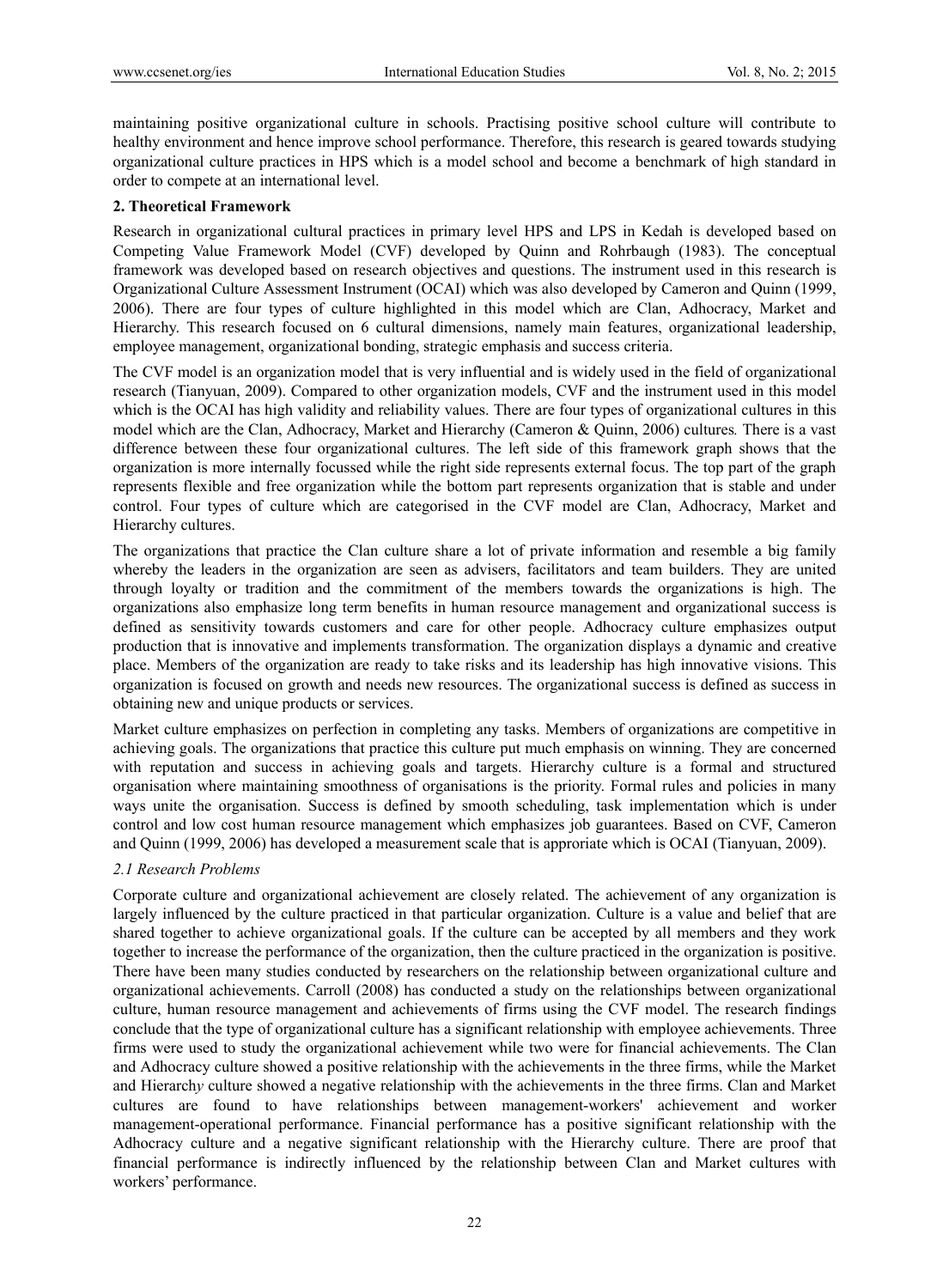On the other hand, research discussion conducted by Gomez et al. (2011) concluded that their research findings contribute to the understanding of educational process and performance at the secondary level. The research findings suppport the model developed by Heck and Harlinger (1996) regarding the effect of organizational process which includes organizational cultural effects on school performance through teachers in K-8 schools. More over, the findings also identified that the academic achievements of schools and social culture relate positively with students' performance. The research results enhanced the validity and reliability of the research model in reflecting the educational process and achievements in the types of schools mentioned above. The research outcome proved that there is indirect effect of organizational values and climates towards school achievements. There is also direct effects of teachers' behaviour with school achievements. On the whole, the research outcomes provide guidance regarding the components in the organizational culture which requires actions from schools to improve achievements.

# **3. Methodology**

#### *3.1 Research Design*

This is a descriptive survey which used questionaires taken from the OCAI (Cameron & Quinn, 2006). A set of questionaires was prepared based on cultural dimensions. The four types of cultures which are divided in the CVF model are Clan, Adhocracy, Market and Hierarchy. The questionnaires were distributed to respondents to two HPS and two LPS selected and was administered by the researcher.

#### *3.2 Population and Sampling*

The research design is based on simple random sampling whereby teachers from HPSs and LPSs in the Kubang Pasu and Kota Setar districts were selected as samples representing teachers' population in Kedah. There are two HPSs in Kubang Pasu District, namely HPS1 consisting of 50 teachers and 79 teachers in HPS2. To represent LPS, a total of 100 primary school teachers from two LPSs in the Kubang Pasu district were selected as research samples. Hence, the total sample of 227 is approriate to represent HPS and LPS teachers in Kedah.

#### *3.3 Research Instruments*

The research instrument used to study organizational cultural practices in HPS and LPS in Kedah were taken from OCAI (Cameron & Quinn, 1999, 2006) instrument based on CVF model which was developed for the first time by Quinn and Rohrbaugh (1983). There are four types of culture in the CVF model which are Clan, Adhocracy, Market and Hierarchy*.* This questionaire consisted of two parts, A and B. Part A required respondents to fill in their personal information. Part B was the section to identify the type of organizational culture based on the six dimensions of culture. The 6 questions were based on perceptions of respondents on current cultural features in their organizations which are organizational leadership, workers' management, organizational bond, strategic emphasis and success criteria. Respondents were also asked to state their expectations on cultural features in their organizations for 5 years to come. Each question has 4 options A,B,C and D. 100 points are divided among the 4 options based on the most accurate alternative answer that reflects the respondent's organization.

#### **4. Results and Discussions**

Based on the research inquiry the results of the findings are as follows:

What is the cultural practices of HPSs in Kedah?

What is the type of current culture practiced in HPSs in Kedah?

What is the type of culture expected by teachers in HPSs in Kedah in five years to come?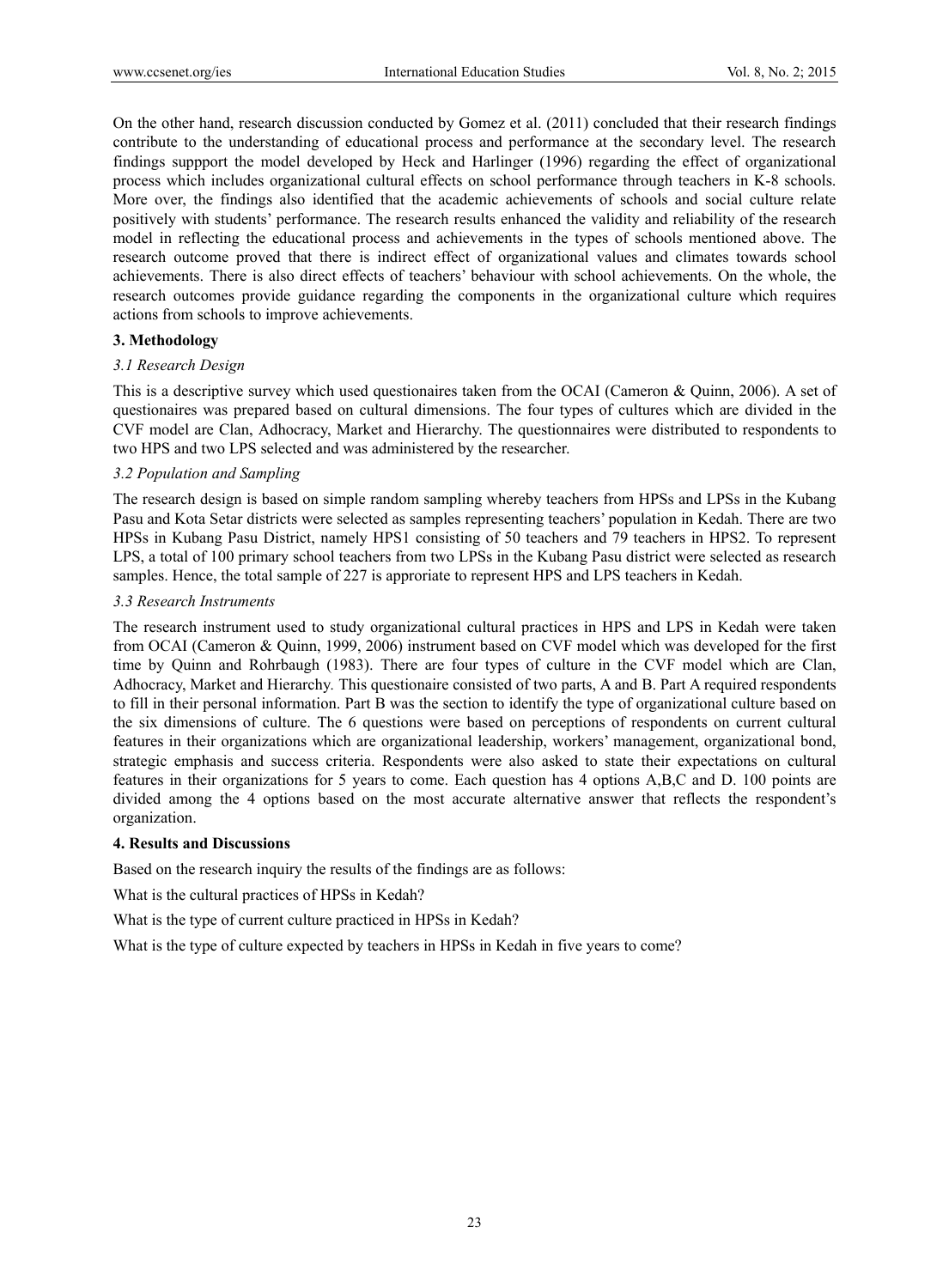

Figure 1. HPS1 organizational culture

|  |  |  |  | Table 1. HPS1 average findings |  |
|--|--|--|--|--------------------------------|--|
|--|--|--|--|--------------------------------|--|

| Culture          | Current | Expectation Difference |         |
|------------------|---------|------------------------|---------|
| <b>CLAN</b>      | 28.05   | 29 94                  | 1.89    |
| <b>ADHOCRACY</b> | 17.11   | 20.25                  | 3.14    |
| <b>MARKET</b>    | 23.32   | 26.07                  | 2.75    |
| <b>HIERARCHY</b> | 31.9    | 23.29                  | $-8.61$ |

Figure 1 shows the findings for HPS1. The dominant current culture for this school is Hierarchy ( $M=31.9$ ,  $SD=7.6$ ). Whereas Clan (M=28.05, SD=6.44) is the second dominant culture in the school. Market (M=23.32,  $SD=6.32$ ) and Adhocracy (M=17.11, SD=5.89) are two cultures less practiced in HPS. The Hierarchy and Clan cultures can be concluded to be two dominant cultures practiced in the school. This is because of the slight difference between the two cultures which is an average difference of 3.85.

Interpretation of findings are further expanded by looking at each quarter of the Figure and how the score affects two main dimensions in the plot that are internal focus and integration versus external focus and differences; and flexibility and freedom versus stability and control. The findings show that HPS emphasizes more on internal focus compared to external focus whereby it recognizes the importance of flexibility and freedom and a balance of both stability and control.

The expected culture by the HPS1 teachers in another five years is more dominant towards Clan (M=29.94, SD=7.32). However, teachers in HPS1 reject Hierarchy culture which is currently widely practiced in the school. The difference in average between current and expected for the Hierarchy culture is 8.61. Even though the results show that the Clan culture is a dominant culture chosen by teachers, the data in the Table 1 shows that the average Clan culture for expectation in HPS1 has decreased compared to the Clan currently being practiced. The finding also shows an increase in Adhocracy ( $M=20.25$ , SD=8.02) and Market ( $M=26.07$ , SD=6.50) cultures whereby the Market culture is the second highest culture desired by teachers in their schools. The research findings conclude that the teachers' expectations for organization internal focus and external focus are balanced whereby the Clan and Market cultures are the dominant cultures expected by teachers. They also want a flexible and carefree culture but still stable and under control.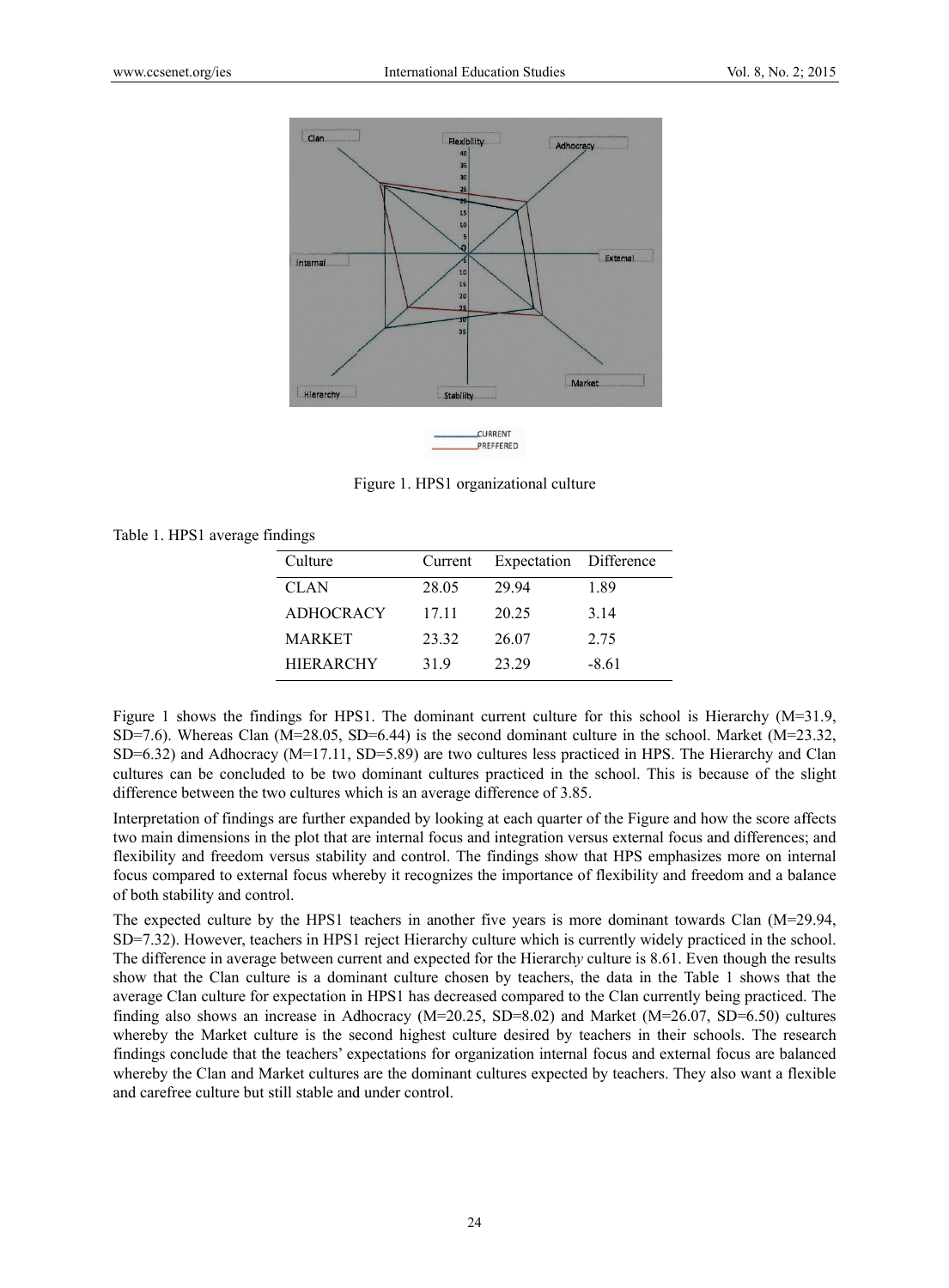

F Figure 2. HPS2 2 organization al culture

#### Table 2. H HPS2 average f findings

| Culture          | Current | Expectation Difference |          |
|------------------|---------|------------------------|----------|
| <b>CLAN</b>      | 16.2    | 38.02                  | 21.2     |
| <b>ADHOCRACY</b> | 18.16   | 19.87                  | 1.71     |
| <b>MARKET</b>    | 27 21   | 25.97                  | $-124$   |
| <b>HIERARCHY</b> | 39.83   | 16.81                  | $-23.02$ |

HIERARCHY 39.83 16.81 -23.02<br>Figure 2 shows the findings for HPS2. The current dominant culture for this school is Hierarchy (M=39.83, SD=8.41). Referring to the research findings where the gap between dominant culture and second dominant culture which is Market ( $M = 27.21$ , SD=6.33) is high with a difference in average of 12.62. Adhocracy culture is the second lowest practiced  $(M=18.16, SD=6.20)$  whereas Clan culture is the least practiced in the school. The score in the findings shows that Hierarchy and Market are two dominant cultures in HPS2. This also shows that this school practices stability and control in their school in terms of management and leadership. Apart from that, this school emphasizes more on internal focus than external focus. However, they still focus on both dimensions.

The result for HPS2 teachers' expectation on the school culture in five years time is Clan  $(M=27.21, SD=6.33)$ culture which shows the highest culture chosen by the teachers. The dominant culture practiced currently by the school is the Hierarchy culture which is the lowest culture  $(M=16.81, SD=5.80)$  expected by teachers for the next five years. This shows that the teachers in HPS2 reject the culture currently practiced in their schools and hope that Clan, the culture currently least practiced in their school will become the dominant culture in the next five years. The Market culture is the second highest culture practiced by the HPS2 teachers is also the second highest culture (M=25.97, SD=8.11) preferred by the teachers. Adhocracy (M=19.87, SD=6.47) will remain less desired by teachers, which is the same situation as the present. However they still want stability and control based on their preference for the Market culture.

What is the cultural practice of LPSs in Kedah?

What is the type of current culture practiced in LPSs in Kedah?

What is the type of culture expected by teachers in LPSs in Kedah in five years to come?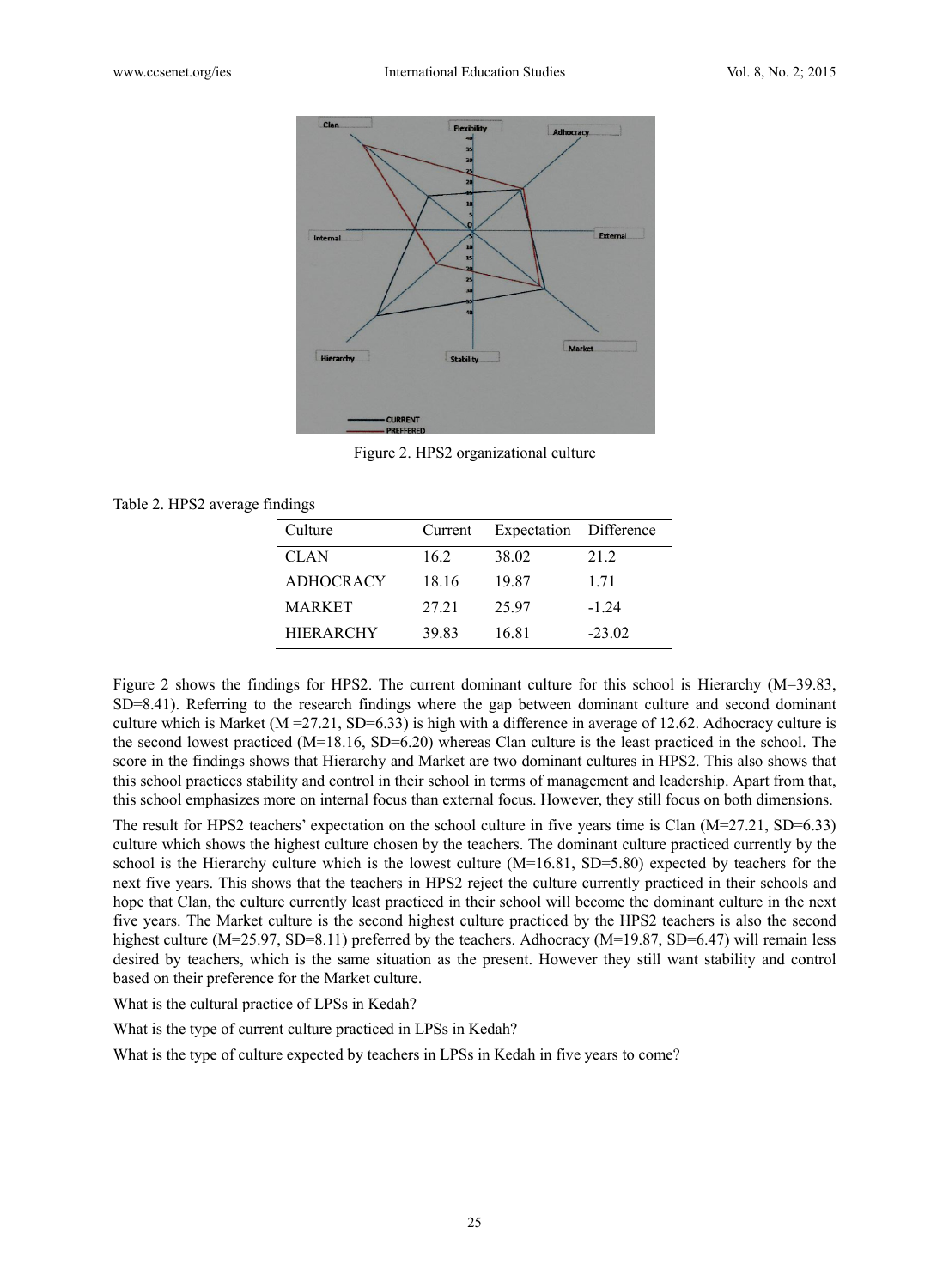

Figure 3. LPS1 Organizational culture

| Table 3. Average findings of LPS1 |  |  |  |  |  |  |  |  |  |
|-----------------------------------|--|--|--|--|--|--|--|--|--|
|-----------------------------------|--|--|--|--|--|--|--|--|--|

| Culture          | Current | Expectation Difference |         |
|------------------|---------|------------------------|---------|
| <b>CLAN</b>      | 27.75   | 36.79                  | 9.04    |
| <b>ADHOCRACY</b> | 16.58   | 18.04                  | 2.46    |
| <b>MARKET</b>    | 22.66   | 22.28                  | $-0.38$ |
| <b>HIERARCHY</b> | 33.14   | 23.66                  | $-9.48$ |

The research results shows (Figure 3) that the Hierarchy ( $M=33.14$ , SD=7.96) and Clan ( $M=27.75$ , SD=6.51) are two dominant cultures practiced in LPS1. The Hierarchy culture obtained the highest score but did not have a significant score difference compared to the Clan with the average difference of 5.39. The Market (M=22.66,  $SD=6.08$ ) is the third highest culture practiced and Adhocracy (M=16.58, SD=5.79) is the least practiced in LPS1. The findings show that the LPS1 prioritizes internal focus in their organizational management and the stability and control dimensions are also practiced and the same goes with flexibility and freedom which are also emphasize in the organization. Findings for the expectation of the LPS1 teachers of the culture in their organizations in another five years show that they prefer the Clan culture  $(M=36.79, SD=8.18)$  to the Hierarchy culture ( $M=23.66$ , SD=6.18). The score also shows a high average difference which is 13.13. The score for the Clan culture is higher than the score for other cultures including Market ( $M=22.28$ , SD=6.23) and Adhocracy  $(M=19.04, SD=6.28)$  cultures. The noticeable difference between the Clan culture and other cultures shows that teachers prefer the Clan culture to be the practiced culture in the school. Whereas the other three cultures did not show a noticeable difference. The existing internal focus was also preferred to be maintained and flexibility and freedom are more expected in the organizations compared to stability and control.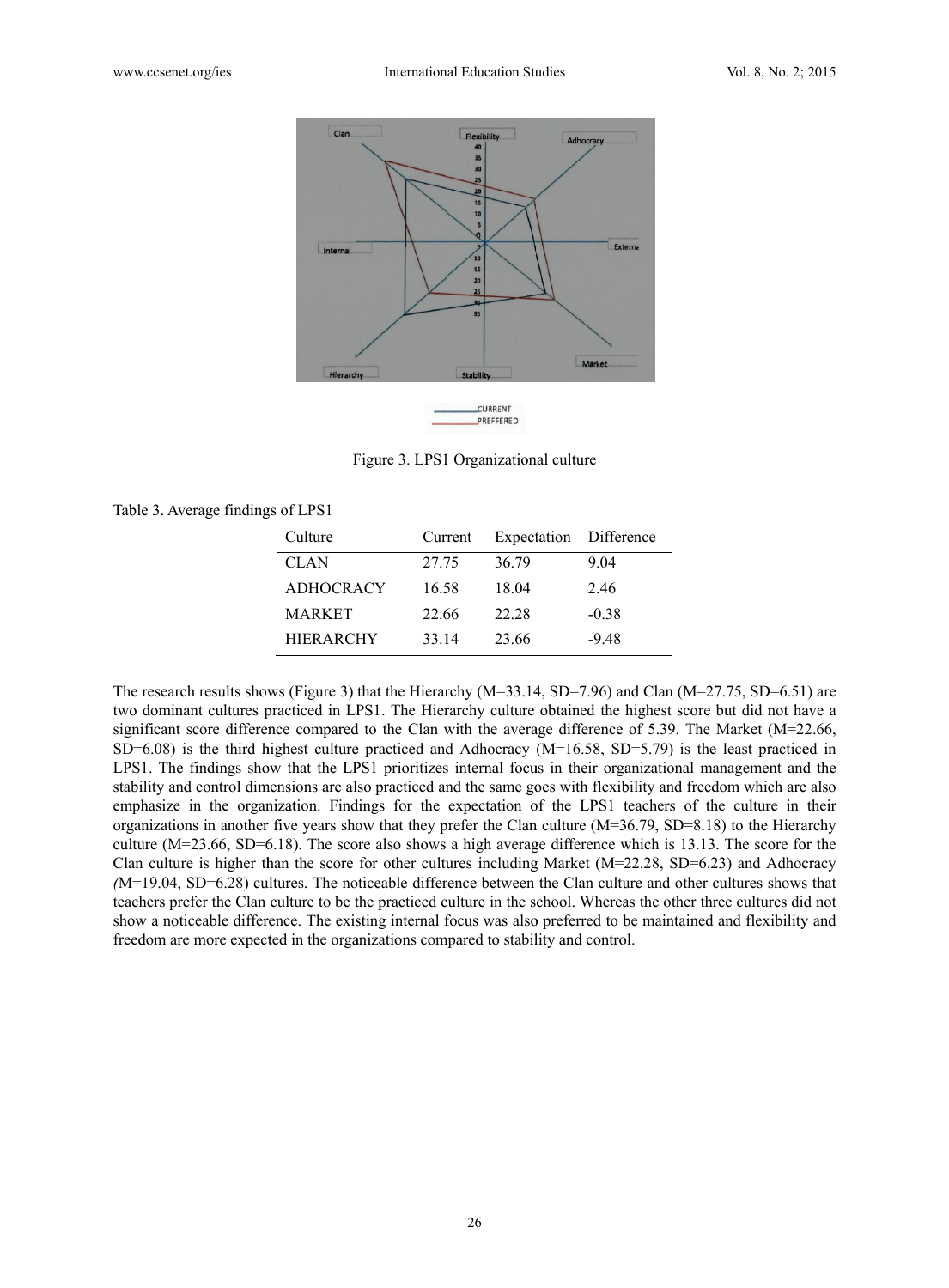

PREFFERED

Figure 4. LPS2 organizational culture

|  | Table 4. Average findings of LPS2 |  |  |
|--|-----------------------------------|--|--|
|  |                                   |  |  |

| Culture          | Current | Expectation Difference |         |
|------------------|---------|------------------------|---------|
| <b>CLAN</b>      | 21 33   | 33.37                  | 12.04   |
| <b>ADHOCRACY</b> | 28.57   | 23.59                  | $-498$  |
| <b>MARKET</b>    | 22.66   | 22.28                  | $-0.38$ |
| <b>HIERARCHY</b> | 28.62   | 18.95                  | $-9.67$ |

Findings for the second type of daily schools, the LPS2 shows that the school does not practice a single dominating culture seeing that data shows that Hierarchy ( $M=28.62$ , SD=6.70) and Adhocracy ( $M=28.57$ , SD=6.33) do not have significant score difference, it being only 0.05. Therefore it can be concluded that LPS2 has two dominant cultures, Hierarchy and Adhocracy. The two lowest cultures, Market (M=22.66, SD=5.99) and Clan  $(M=21.33, SD=5.83)$  cultures show insignificant average difference between the two. It can be deduced that both of these cultures are practiced in an equal manner in the school. Even though the Hierarchy culture seem to be the current prevailing one practiced in LPS2 and the Clan culture the least practiced, the data shows that teachers in LPS2 are hopeful that the Clan culture  $(M=33.37, SD=7.60)$  will be practiced more prevalently in the school and the Hierarchy culture  $(M=18.95, SD=6.02)$  is reduced. In terms of future expectations, the Adhocracy culture is less preferred by the teachers, noting that there is a marked decrease from the current score (M=28.57,  $SD=6.67$ ) to the targeted score one (M=23.59, SD=6.18). Nevertheless the targeted score for the Market culture  $(M=22.28, SD=5.84)$  does not show any significant difference compared to the current score. From the table it can be interpreted that LPS2 has administrative capabilities and is focused in actions both internally and externally. This school is also flexible and free while still maintaining stability and control. Nevertheless data also shows that the teachers in the school expect that the school culture be more flexible and free in nature besides focusing both internally and externally and at the same time putting priority on internal focusing and integration.

Is there a marked difference between the cultures of a HPS with that of LPS in Kedah?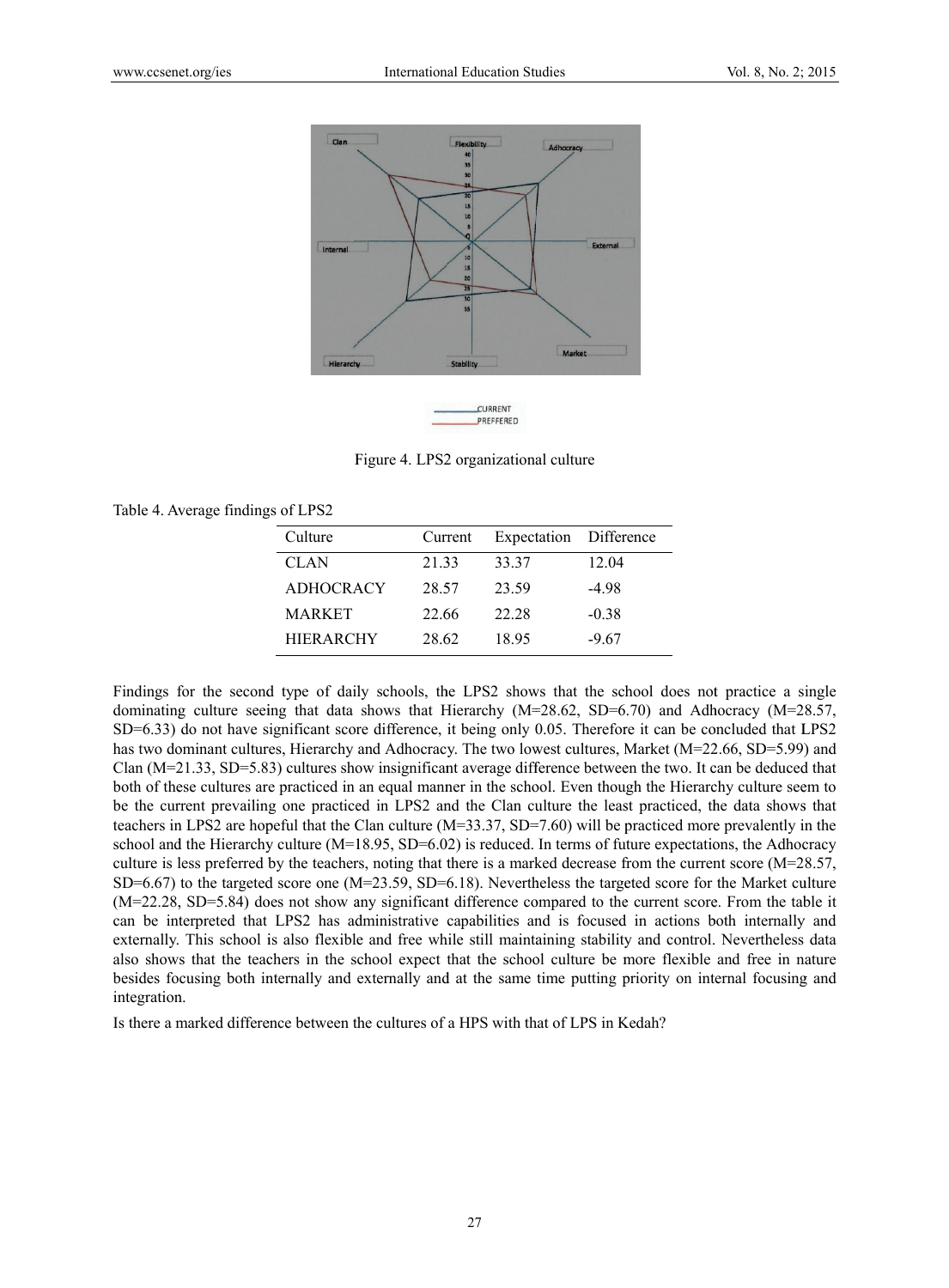

Figure 5. Organizational culture in high performance schools (HPS)

|  | Table 5. Average findings of HPS |  |  |
|--|----------------------------------|--|--|
|  |                                  |  |  |

| Culture          | Current | Expectation Difference |          |
|------------------|---------|------------------------|----------|
| <b>CLAN</b>      | 21.15   | 34.89                  | 13.74    |
| <b>ADHOCRACY</b> | 17.75   | 20.02                  | 2.27     |
| <b>MARKET</b>    | 25.7    | 26.01                  | 0.31     |
| <b>HIERARCHY</b> | 36.76   | 19 32                  | $-17.44$ |

The Figure 5 and Table 5 show the results obtained for the combination of two high-performance schools, HPS1 and HPS2. The result clearly shows that HPS practices the culture of Hierarchy ( $M=36.76$ , SD=8.23). At the same time they also practice the Market culture  $(M=25.7, SD=8.56)$  as a second dominant culture in their organization. The difference between the two is quite significant, with an average difference of 11.06. Nevertheless, the Clan and Adhocracy cultures are least practiced with the Clan culture (M=21.17, SD=8.74) and Adhocracy ( $M=17.75$ ,  $SD=6.94$ ) culture show a markedly lesser average as compared to the Hierarchy and Market cultures. From this result it clearly shows that HPS focuses in internal integration and also external differences however they stress more on stability and solid control.

If we observe the expectations of the HPS teachers, they are hopeful that the Clan culture  $(M=34.89, SD=8.22)$ becomes the dominant culture in their schools. This is proven to be true by the marked difference of the Clan culture as compared to the targeted one with an average difference of 13.72. They are also less receptive to the Hierarchy culture  $(M=19.32, SD=6.45)$  in their schools. Nevertheless, they still aspire that the Market culture  $(M=26.01, SD=6.32)$  be kept as the main culture to be practiced in schools. Even though the Adhocracy culture registers the lowest score, data shows that there is an increase from the current score  $(M=17.75, SD=6.94)$  to the targeted one  $(M=20.02, SD=8.31)$ . From this result it can also be interpreted that teachers in HPS wish that the organization that they are in prioritizes internal focusing and integration and should be more flexible and free.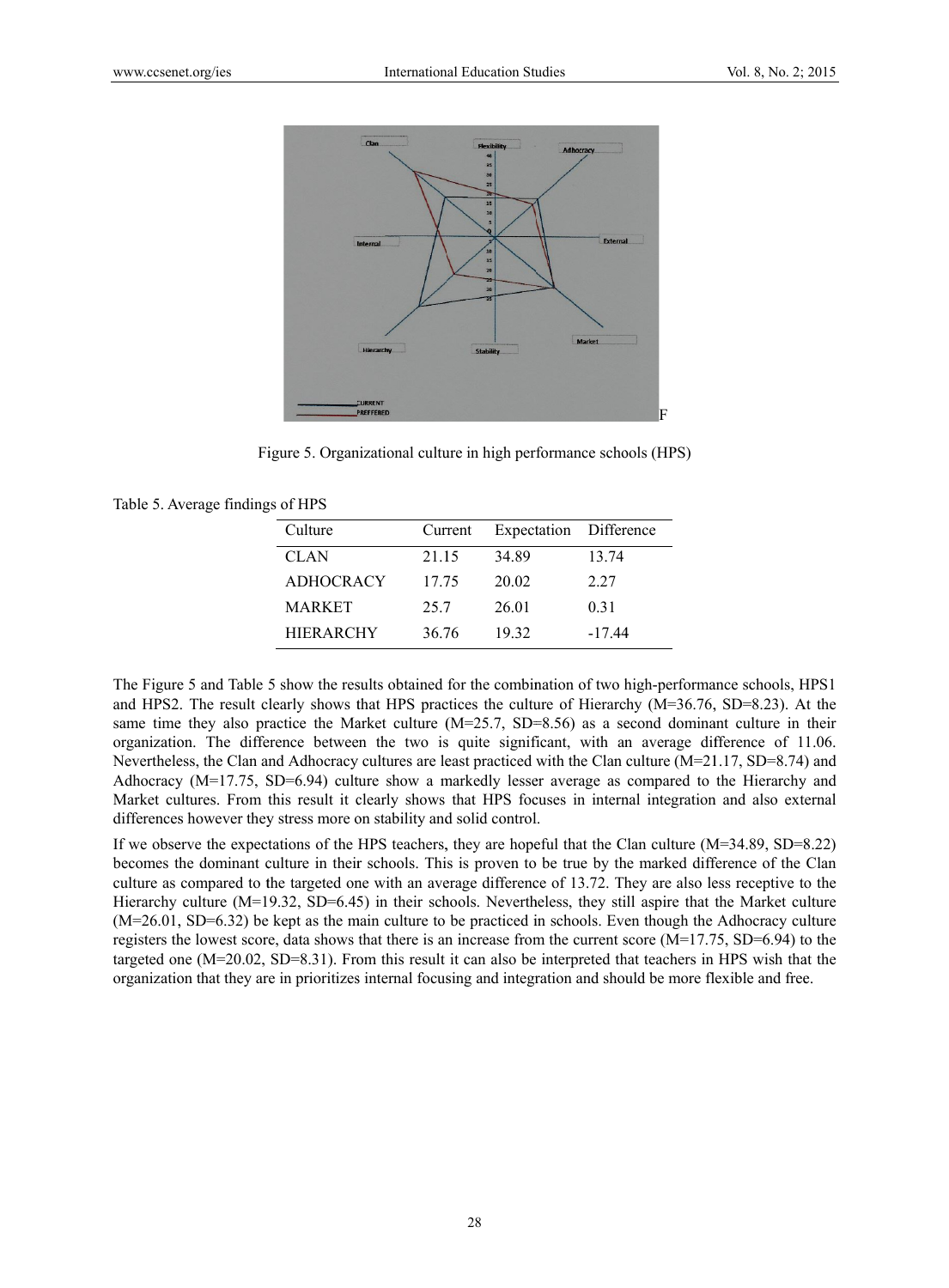

Figure 6. Organizational cultures of low performance schools

| Table 6. Average findings of LPS |  |  |  |  |  |  |
|----------------------------------|--|--|--|--|--|--|
|----------------------------------|--|--|--|--|--|--|

| Culture          | Current | Expectation Difference |         |
|------------------|---------|------------------------|---------|
| <b>CLAN</b>      | 24.18   | 34.89                  | 10.71   |
| <b>ADHOCRACY</b> | 19.81   | 21.58                  | 1 77    |
| <b>MARKET</b>    | 25.94   | 23.01                  | $-2.93$ |
| <b>HIERARCHY</b> | 30.63   | 21.05                  | $-9.58$ |

Questionnaires were distributed in LPS1 and LPS2 to represent the organization of cultures in LPSs in Kedah. The result of the study shows that the Hierarchy culture  $(M=30.63, SD=7.83)$  is the dominant culture in these schools, while the Market and Clan cultures show a balanced result with the Market culture (M=25.94, SD=8.32) and the Clan culture  $(M=24.18, SD=6.97)$ . This shows that both of these cultures are accepted as the second most dominant culture in daily schools. The result also shows that daily schools concentrate on internal focusing and strong integration and stress upon stability and acute control in all organizational processes. In terms of the teachers' expectations in the daily schools, they are more hoping for a Clan culture  $(M=34.89, SD=8.22)$  to be taken as the dominant culture in their schools. The Market culture  $(M=23.01, SD=7.22)$  is selected as the second highest culture. The Adhocracy ( $M=21.58$ , SD=7.89) and Hierarchy ( $M=21.05$ , SD=6.68) cultures on the other hand mark a balanced average. Daily school teachers are less receptive to the Hierarchy culture practiced currently and many hope that it is the Clan culture that should be stressed more in the future. The result in the expectation section also highlight the wishes of the teachers that the organization should concentrate more on internal focusing and integration and be more flexible and free.

Data shows that the current culture in HPS and LPS is hierarchy. Meaning that both schools can be characterized as a formalized and structured place of work. As a result it is considered predictable and secure. This type of culture is held together by rules and formal regulations. School leaders are good coordinators and organizers. The long-term concerns of the organization are stability, predictability and efficiency. Meeting targets and deadlines are the key to success (Cameron & Quinn, 2006).

But the most important thing both schools prefer Clan culture. Likewise the Clan organization has less focus on structure and control but greater concern for flexibility. Rather than strict rules and procedures, people are driven through vision, shared goals and outcome which mean that teachers prefer school as an accommodating workplace where people share a lot. It is like a big family. School leaders are treated as mentors who often step into the role of caring parents. Team work and loyalty are principal values. In addition, high levels of loyalty and traditions hold the organization together. Long term personnel development, openness and trust are valued. Sensitivity towards customers is considered as success. In a fast changing educational environment, values should be shared by all teachers in order to operate the school effectively (Cameron & Quinn, 2006).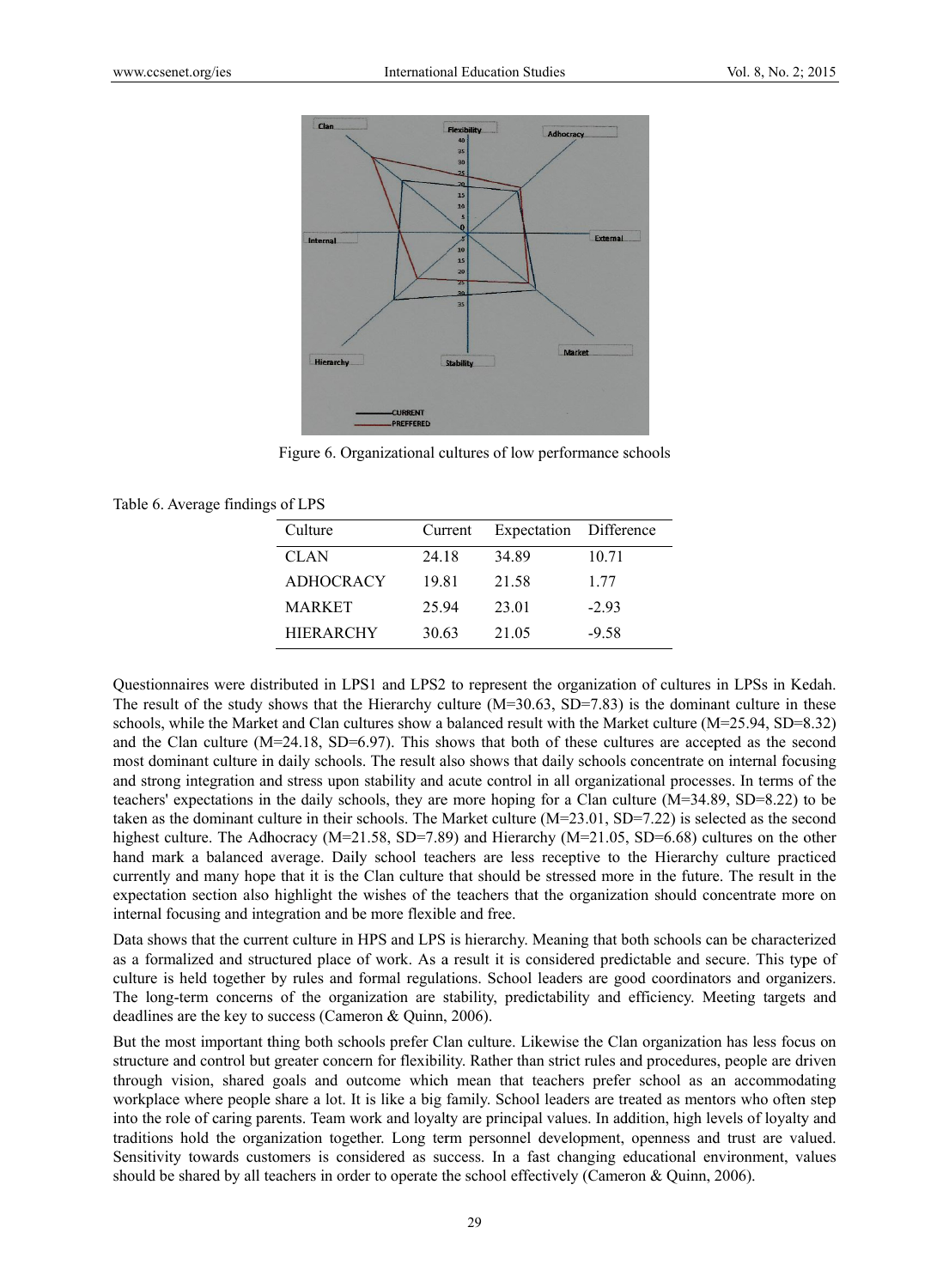One organizational culture is not necessarily better than the others. The proper culture for each organization depends on the organization's industry and strategy. Gregory, Harris, Armenakis, and Shook (2009) found a positive relationship between clan cultures and patient satisfaction in healthcare facilities. However, a different study (Cameron & Freeman, 1985) found that organizational effectiveness in institutions of higher education was highest in organizations that emphasized both the adhocracy and hierarchy cultures.

#### **5. Conclusions**

Overall, organizational culture is a main tool to start and preserve an organization (Fox, 2013). Studies on organizational culture are needed to identify the kind of cultures practiced and can help an organization to manage its culture and manage the change in culture. The instruments used can also become the tool to study the kinds of culture and the relationship between culture and other variables. Results of the studies can also provide clearer understanding on an organization's cultural profile apart from enabling various parties to increase their achievements and quality of the organization towards achieving their objectives. Studies on the cultural organization can also be used as reference for future studies. An organizational culture which is both strong and appropriate with the aspirations of the members in the organization can help preserve excellence in the organization and help in achieving aims and objectives. Apart from that, it becomes the basis for the development of education systems at various levels and helps accomplish basic and realization of government objectives of providing quality education for citizens. It is recommended that schools employ all four dimensions sparingly (i.e., market, clan, adhocracy and hierarchy) in order to enhance school performances.

## **References**

- Ahmad, H., Ahmad, K., & Shah, I. A. (2010). Relationsip between job satisfaction, job performance attitude towards work and organizational commitment. *European Journal of Social Science*, *18*(2), 257-267.
- Cameron, K. S., & Quinn, R. E. (1999). *Diagnosing and changing organizational culture: Based on the competing values framework*. Addison-Wesley, Reading, MA.
- Cameron, K. S., & Quinn, R. E. (2006). *Diagnosing and changing organizational culture: Based on the competing values framework*. San Francisco: Jossey-Bass.
- Cameron, K. S., & Freeman, S. J. (1985). *Cultural congruence, strength, and type: Relationships to effectiveness*. School of Business Administration, University of Michigan.
- Cameron, K. S. (1986). Effectiveness as paradox: Conflict and consensus in conceptions of organizational effectiveness*. Management Science*, *32*, 539-553. http://dx.doi.org/10.1287/mnsc.32.5.539
- Carroll, W. R. (2008). *Organizational culture, HRM and firm performance: Examining relationship using the competing values framework in call centres* (Doctoral dissertation, Saint Mary's University, Halifax, Nova Scotia).
- Fox, J. R. (2013). *Analyzing the organizational culture of Yolo County using two assessment models* (Doctoral dissertation, California State University).
- Gomez, M. O., Marcoulides, G. A., & Heck, R. H. (2012). Examining culture and performance at different middle school level structures. *International Journal of Educational Management*, *26*(*2*), 205-222. http://dx.doi.org/10.1108/09513541211202004
- Gregory, B., Harris, S., Armenakis, A., & Shook, C. (2009). Organizational culture and effectiveness: A study of values, attitudes, and organizational outcomes. *Journal of Business Research*, *62*(7), 673-679. http://dx.doi.org/10.1016/j.jbusres.2008.05.021
- Hallinger, P., & Heck, R. H. (1996). The principal's role in school effectiveness: An assessment of methodological progress, 1980-1995. *International handbook of educational leadership and administration* (pp. 723-783). Springer Netherlands. http://dx.doi.org/10.1007/978-94-009-1573-2\_22
- Kedah State Department. (2010). *Statistik Sekolah Negeri Kedah*. JPN: Alor Setar.
- Malaysia. (2012). *Mentransformasi Sistem Pendidikan Malaysia. Program Transformasi Kerajaan 2.0 (GTP2.0)*. Retrieved from http://www.moe.gov.my
- Marzono, R. J., Water, T., & McNulty. (2005). *School leadership that works: From research to results*. Alexandria, VA: ASCD.
- McLoughlin, P. (2006). *Explorinng aspects of organizational culture that facilitate radical product innovation in a small mature company* (Doctoral dissertation, Cranfield University).